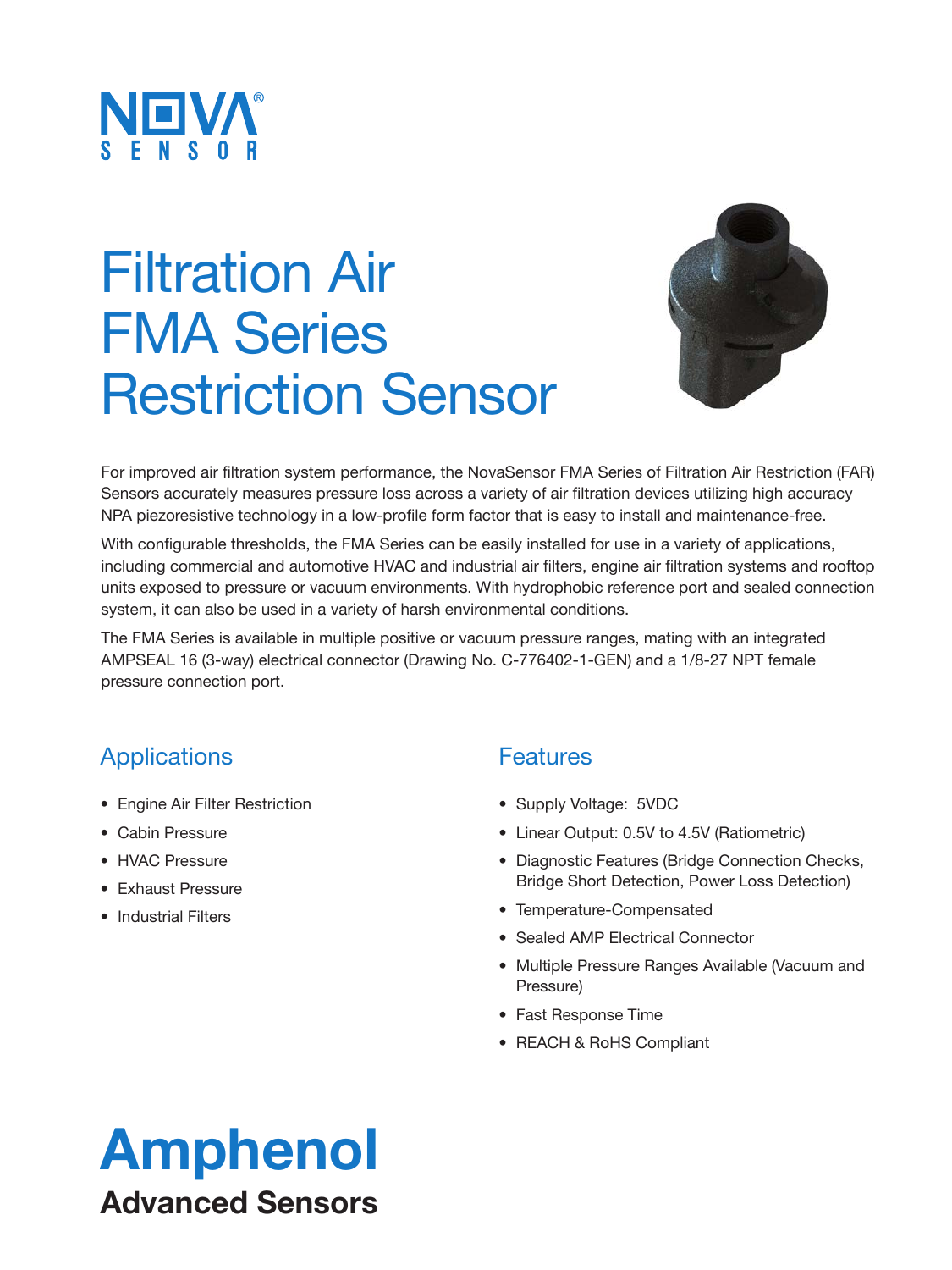### Technical Specifications

| <b>Electrical</b>                                 |                                                                                                   |  |  |
|---------------------------------------------------|---------------------------------------------------------------------------------------------------|--|--|
| Supply Voltage (VDD) <sup>(1)</sup>               | $5 \text{ VDC} + (-5\%$                                                                           |  |  |
| Supply Current                                    | 5 mA Max                                                                                          |  |  |
| Output Voltage (V <sub>o</sub> )<br>(Ratiometric) | 0.5 to 4.5 V (10% to 90% VDD)                                                                     |  |  |
| Output Impedance                                  | 250 Ohms Max                                                                                      |  |  |
| Over Voltage                                      | 28 V Momentary Contact                                                                            |  |  |
| Reverse Voltage                                   | 28 V Momentary Contact                                                                            |  |  |
| <b>ESD Rating</b>                                 | Contact: 8 kV; Air: 15 kV                                                                         |  |  |
| <b>EMC Compliance</b>                             | RE (150 kHz - 3.2 GHz)<br>CI (30 Hz - 50 kHz)<br>BCI (10 kHz - 400 MHz)<br>RI (100 kHz - 3.2 GHz) |  |  |

| <b>Performance</b>            |                                     |  |  |
|-------------------------------|-------------------------------------|--|--|
| Accuracy                      | +/- 2.5% FSO                        |  |  |
| Resolution                    | 0.12% FSO                           |  |  |
|                               | $0^{\circ}$ C to 80 $^{\circ}$ C    |  |  |
| Compensated Temp Range        | 0°C to 60°C for 5"H <sub>2</sub> O  |  |  |
| <b>Proof Pressure</b>         | 2X Full Pressure                    |  |  |
| <b>Burst Pressure</b>         | <b>3X Full Pressure</b>             |  |  |
| Vibration                     | 20-2000Hz AT 11.5 Grms              |  |  |
| <b>Operating Temp Range</b>   | $-40^{\circ}$ C to 125 $^{\circ}$ C |  |  |
| Storage Temp Range            | $-55^{\circ}$ C to 150 $^{\circ}$ C |  |  |
| Start-Up Time                 | 10 <sub>ms</sub>                    |  |  |
| Response Time                 | $< 2$ ms                            |  |  |
| Intended Media                | Clean Dry Air                       |  |  |
| Clamp Limits Upper/Lower      | 92.5% to 7.5% VDD                   |  |  |
| Diagnostic Limits Upper/Lower | 97.5% to 2.5% VDD                   |  |  |
|                               | 5" H <sub>2</sub> O                 |  |  |
|                               | 10" $H_2O^{(2)}$                    |  |  |
| Pressure Ranges Available     | 40" H <sub>2</sub> O                |  |  |
|                               | 1 PSI $(2)$                         |  |  |
|                               | 5 PSI                               |  |  |

[1] Use 5 VDC +/- 2.5% for 5" H2O

[2] Contact factory for additional custom pressure ranges.



#### Connector Pin Out and Port Thread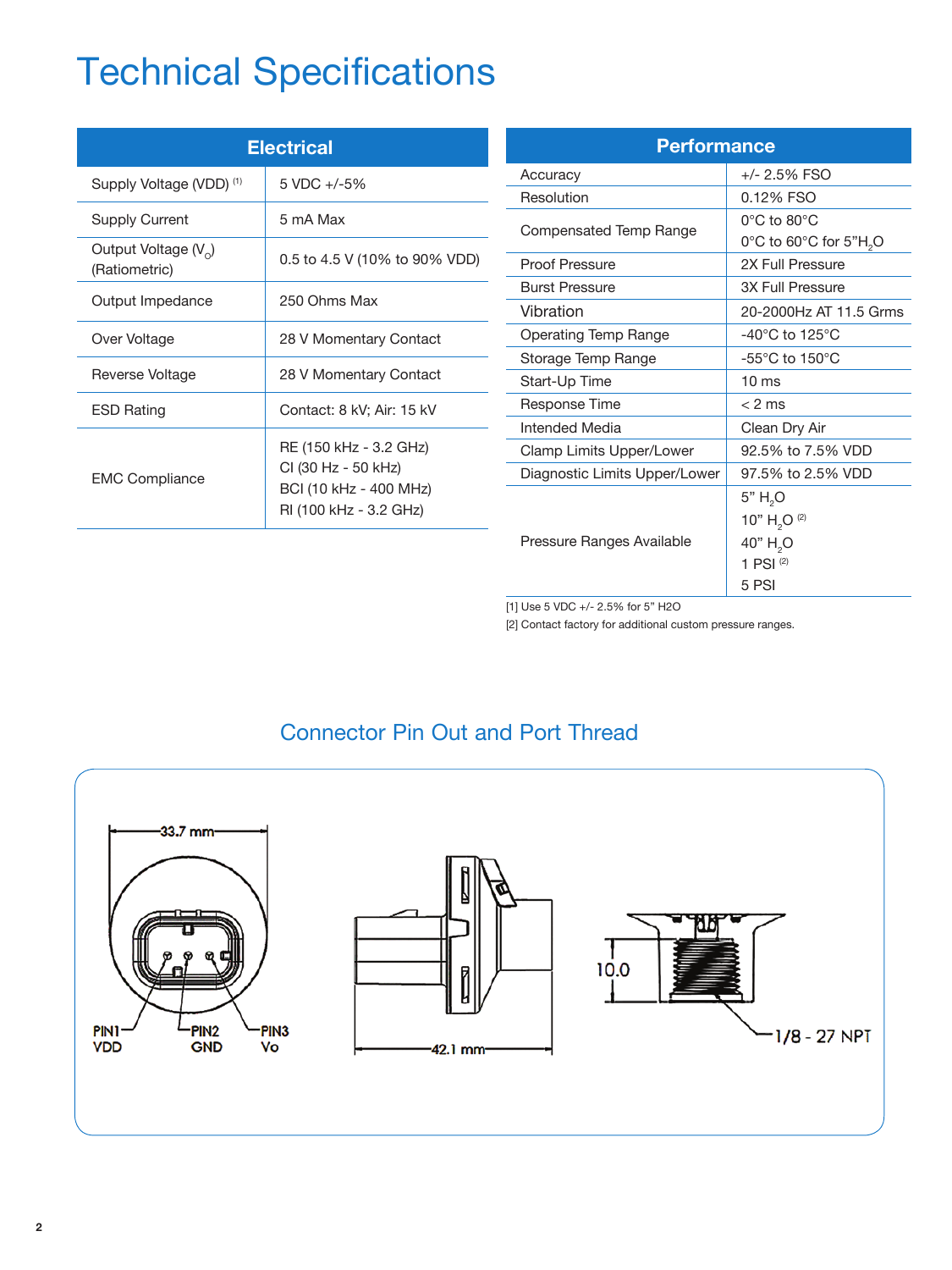#### Transfer Function



#### Transfer Function Parameters

| <b>Parameter</b>              | <b>Unit</b> | <b>Typical</b> | <b>Output</b> |
|-------------------------------|-------------|----------------|---------------|
| <b>Upper Clipping Limit</b>   | <b>VDD</b>  | 92.5%          | 4.625 V       |
| <b>Lower Clipping Limit</b>   | <b>VDD</b>  | 7.5%           | 0.375V        |
| <b>Upper Diagnostic Level</b> | <b>VDD</b>  | 97.5%          | 4.875 V       |
| <b>Lower Diagnostic Level</b> | <b>VDD</b>  | 2.5%           | 0.125V        |